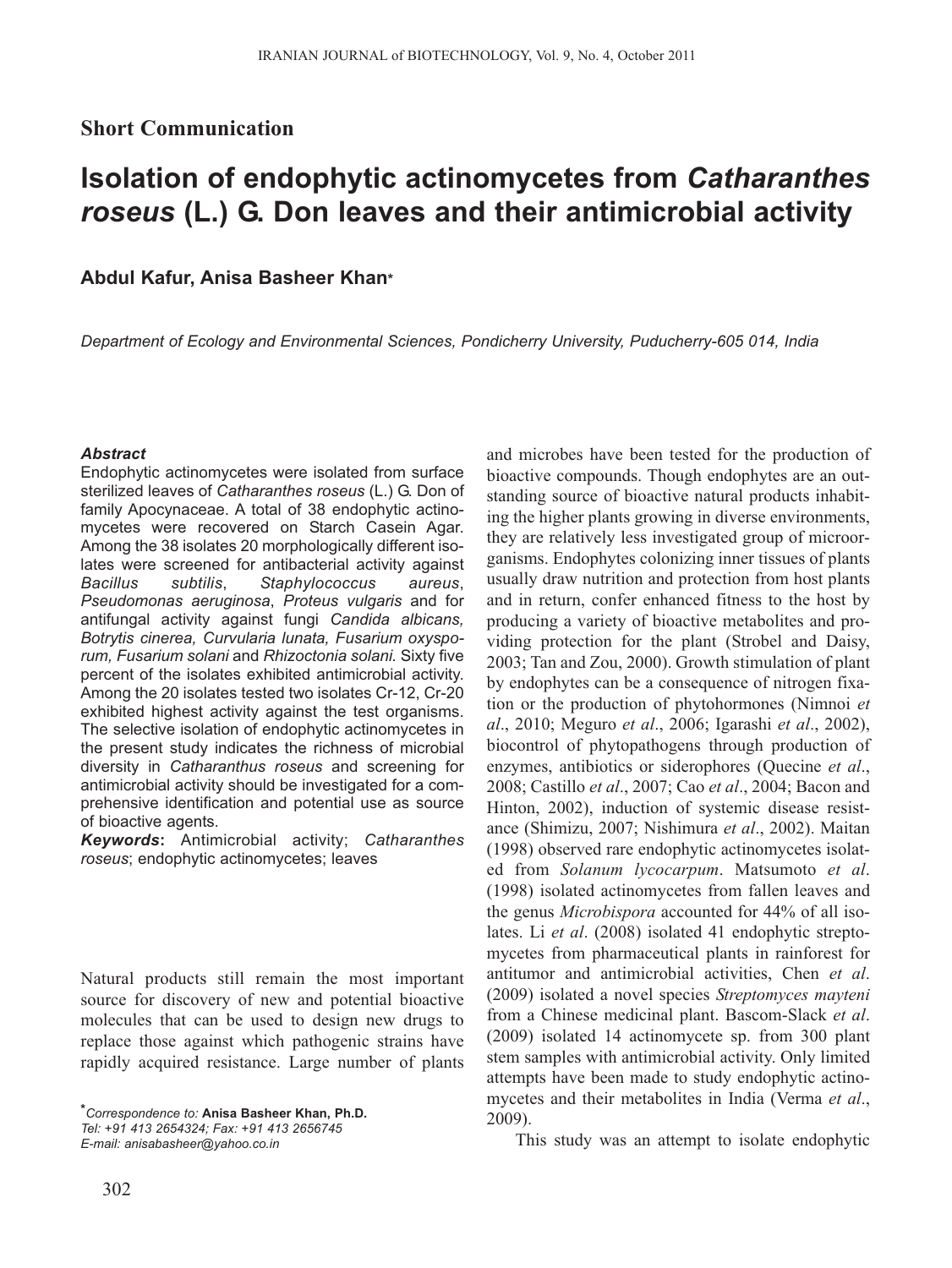actinomycetes from the leaves of *Catharanthes roseus* and screen them for antimicrobial activity. *Catharanthes roseus* (L.) G.Don was selected for isolation of endophytic actinomycetes. Around 4-6 healthy leaves were collected from 10-15 individual plants of the same species from different locations in Puducherry. Leaf samples were placed in clean plastic bags and transported to the laboratory and processed within 4-5 hours. Leaves were washed in running tap water for 10 min and cut into small bits  $(1.0 \times 0.5 \text{ cm})$ . The leaf segments were surface sterilized following the method of Taechowisan and Lumyong (2003). Leaf bits were rinsed in 0.1% Tween 20 for a few seconds, then transferred to clean conical flask and sterilized by sequential immersion in 70%  $(v/v)$  ethanol for 60 seconds, followed by sodium hypochlorite solution (1% w/v, available chlorine) for 120 seconds and finally in 70% ethanol (v/v) for 30 seconds and then inoculated on starch casein agar (SCA) (Küster and Williams, 1964) at the rate of 10-15 leaf bits per plate. Nystatin and cycloheximide (50 μg/ml of each) were added to media to suppress fungal growth (Williams and Davies, 1965). All the plates were incubated under laboratory conditions at 26±2ºC for 15-30 days. Individual colonies with characteristics of Actinomycete morphology were isolated and pure culture of the respective isolates were obtained by repeated streaking on SCA plates. Pure isolates were transferred to freshly prepared PDA slants (Potato dextrose agar, pH 7) to establish stock cultures, code-numbered and incubated at 26±2ºC until sporulation. Well sporulated slant culture tubes were subsequently stored at 4ºC for further processing. Stock cultures were transferred every 4-5 weeks on to fresh PDA slants. For morphological observation, incubated leaf fragments on which the growth of actinomycetes was visible were selected for scanning electron microscopy (SEM). Specimens were mounted on stubs, sputtercoated with gold and viewed on SEM at an accelerating voltage of 5kV and images recorded.

Fifty ml yeast extract-malt extract (ISP2) (Shirling and Gottlieb, 1966) at pH 7 was inoculated with 0.5 ml spore suspension of selected isolates in a flask and incubated under static conditions at room temperature  $(28\pm2$ <sup>o</sup>C) for 15 days. The contents of the flasks were filtered separately through a cotton pad to exclude spores and mycelial mass. The clear filtrate was centrifuged at 5000 rpm for 10 min. The clear supernatant was transferred to sterile conical flaks and stored in freezer for further processing.

Antimicrobial activity of the culture broth was test-

ed by agar well method against four species of bacteria *Bacillus subtilis* (MTCC 441), *Staphylococcus aureus* (MTCC 96), *Pseudomonas aeruginosa* (MTCC 424), *Proteus vulgaris* (MTCC 744). Bacteria were grown on nutrient broth (pH 7) and *Candida* grown on PDB (Potato dextrose broth, pH 6.5) for 24 hours were spread and inoculated onto sterile PDA agar in separate plates using sterile cotton swabs. Wells were made in each plate using sterile 6 mm diameter cork borer. Crude supernatant of each actinomycete strain (50μl) was added separately in to each well and incubated at room temperature for 24 hr, at the end of which bacterial growth was observed and the zone of inhibition was measured and recorded.

Five species of fungi *Botrytis cinerea*, *Curvularia lunata*, *Fusarium oxysporum* (MTCC 1755), *Fusarium solani, Rhizoctonia solani* were used for antifungal screening. Fungal mycelial discs (6 mm) of each of the five fungi were aseptically transferred and positioned in the centre of PDA (pH 6.5) plates. Streptomycin (50 μl/ml) was added to the medium to suppress bacterial contamination and wells were made in each plate using sterile 6 mm diameter cork borer 3cm away from the centre of the plate. Crude supernatant of each endophytic actinomycete strain was added separately (50 μl) into each well and incubated at room temperature for 3-5 days. The zone of inhibition between the edge of the fungal colony and the well was measured. The intensity of inhibition was noted as follows:  $++ = 11$ -19 mm;  $+= 2-10$  mm;  $\pm = 1$  mm;  $= 0$  mm.

Selective isolation of actinomycetes from plants is important for obtaining new strains and diversity of microorganisms is an important factor for the screening and isolation of new bioactive compounds. A quantitative estimation of the presence of actinomycetes in the leaves of *Catharanthes roseus* is presented in Table 1. Around 70% of the fragments were colonized. Examination of leaf segments under SEM confirmed emergence of actinomycetes hypae from *Catharanthes roseus* (Fig. 1). The images were taken from leaf fragments that were incubated for 4 weeks on isolation plates. During this incubation, the green colour of leaves turned to brown and the colonies of actinomycetes emerged on the cut leaf margins. After 30 days of incubation a total of 38 endophytic actinomycetes were obtained from the leaves which indicated the richness of microbial diversity in *Catharanthus roseus*. Among the 38 isolates, 20 were selected based on colony morphology for antimicrobial activity screening against two Gram positive-*B*. *subtilis*, *S*. *aureus* and two Gram negative- *P*. *aeruginosa*, *P*. *vul-*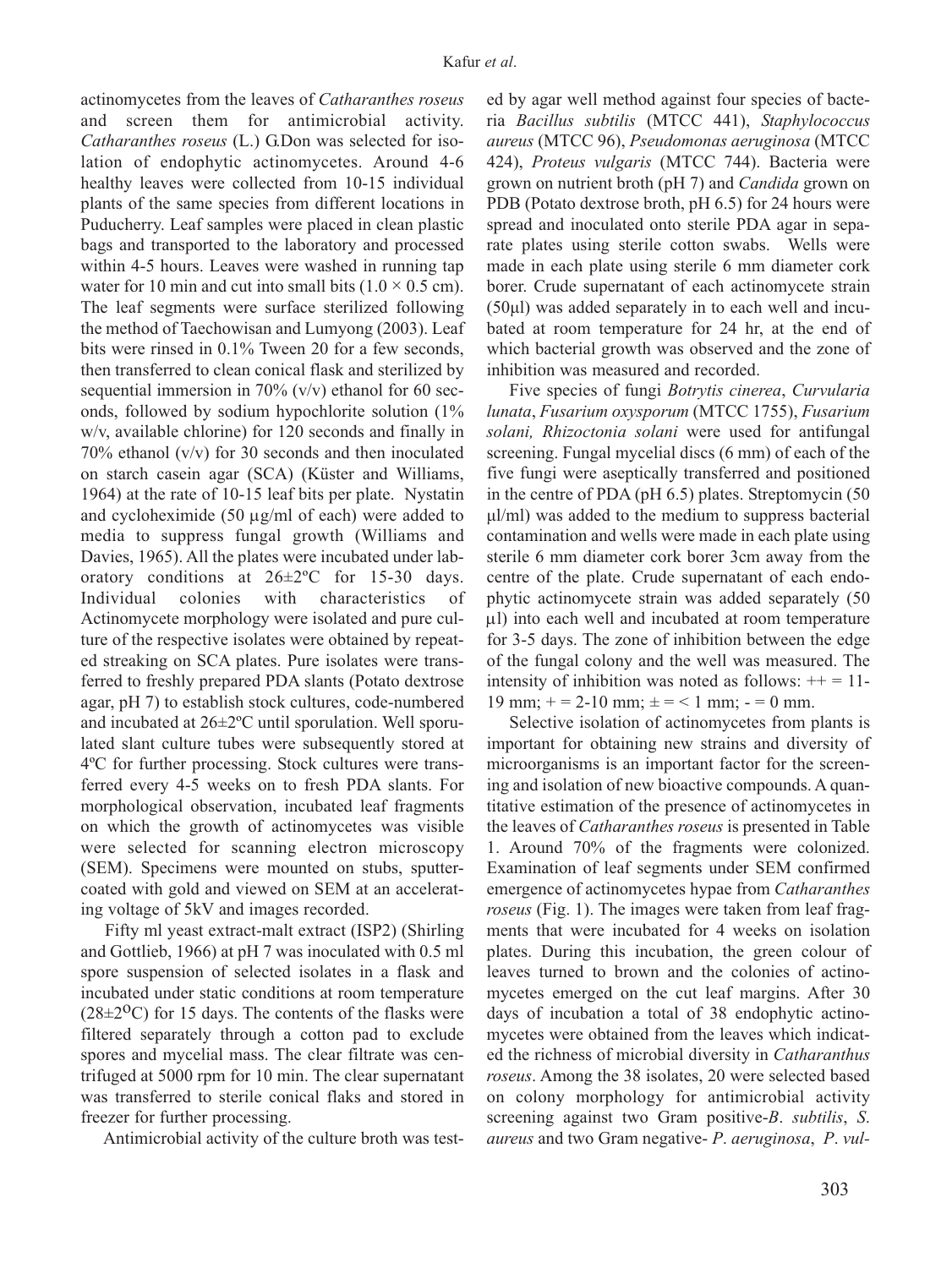| <b>Table 1.</b> Quantitative estimation of endophytic actinomycetes isolat- |  |  |
|-----------------------------------------------------------------------------|--|--|
| ed from Catharanthes roseus leaf.                                           |  |  |

|                        | Starch-casein agar |      |      |      |  |  |
|------------------------|--------------------|------|------|------|--|--|
| Plant                  | na                 | $\%$ | Avgc | SD   |  |  |
| Catharanthes<br>roseus | 30                 | 70   | 2.26 | 1.94 |  |  |

*a*n, number of fragments, *b*Percentage of colonized fragments. *c*Average number of actinomycete colonies per fragment.

*garis*, five filamentous fungi *F*. *oxysporum*, *F*. *solani*, *B*. *cinerea*, *R*. *solani*, *C*. *lunata* and one yeast *Candida albicans* (Table 2). Among the 20 isolates, 11 (55%) exhibited antifungal activity, where as 13 (65%) of the isolates evinced antibacterial activity (Fig. 2 A, B) and 35% were inactive. Eleven isolates inhibited both fungi and bacteria. Among the bacteria 11 isolates inhibited Gram positive bacteria and Gram negative bacteria. Interestingly, isolate Cr18 inhibited only prokaryotes and Cr19 inhibited only Gram positive bacteria but there was no activity towards Gram negative bacteria and fungi. Two isolates (Cr 12, Cr 20)



**Figure 1.** Scanning electron micrograph of aerial hyphae of actinomycetes growing on surface sterilized *Catharanthes roseus* leaf fragments.

inhibited all the filamentous fungi and thus exhibited broad spectrum activity. Out of the five filamentous fungi tested *C*. *lunata* was inhibited by 8 isolates followed by *B*. *cinerea* (6 isolates), *F*. *solani* (5 isolates),

|                           |           |                              | Fungi                    |                              |         |                            |                              |                          | Bacteria                 |         |
|---------------------------|-----------|------------------------------|--------------------------|------------------------------|---------|----------------------------|------------------------------|--------------------------|--------------------------|---------|
| Actinomycetes<br>Isolates | Ca        | Fo                           | Fs                       | $\mathsf{B}\mathsf{c}$       | Rs      | $\mathop{\rm Cl}\nolimits$ | Bs                           | Sa                       | P <sub>V</sub>           | Pa      |
| Cr 01                     |           | $\qquad \qquad \blacksquare$ | -                        |                              |         |                            |                              |                          |                          |         |
| Cr 02                     |           |                              |                          |                              |         |                            |                              |                          |                          |         |
| Cr 03                     |           |                              | $\ddot{}$                | $\ddot{}$                    | Ξ.      | $++$                       | $^{++}$                      | $^{++}$                  |                          |         |
| Cr 04                     | +         |                              | -                        | $++$                         |         | -                          | $^{++}$                      | $^{++}$                  | $^{++}$                  |         |
| Cr 05                     |           |                              | -                        | $\overline{a}$               |         |                            | $\qquad \qquad \blacksquare$ |                          |                          |         |
| Cr 06                     |           | $\overline{a}$               | -                        | $\qquad \qquad \blacksquare$ |         | -                          | $\qquad \qquad \blacksquare$ |                          |                          |         |
| Cr 07                     |           |                              |                          |                              |         |                            |                              |                          |                          |         |
| Cr 08                     |           |                              |                          |                              |         |                            |                              |                          |                          |         |
| Cr 09                     |           |                              | -                        |                              |         | ÷                          | $\overline{\phantom{0}}$     | $^{++}$                  | $^{++}$                  | +       |
| Cr 10                     |           | +                            | $\ddot{}$                |                              | $^{++}$ | $\ddot{}$                  | $^{++}$                      | $\blacksquare$           | $^{++}$                  |         |
| Cr 11                     |           | $\ddot{}$                    | $\overline{\phantom{0}}$ | $\overline{a}$               | $^{++}$ | $\ddot{}$                  | $^{++}$                      | $\overline{\phantom{0}}$ | $^{++}$                  | +       |
| Cr 12                     |           | $\ddot{}$                    | $\ddot{}$                | $++$                         | $^{++}$ | $^{++}$                    | $^{++}$                      | $++$                     | $^{++}$                  |         |
| Cr 13                     | $\ddot{}$ |                              |                          | $\overline{a}$               | ۰       | $\overline{\phantom{a}}$   | $\qquad \qquad \blacksquare$ |                          | $^{++}$                  | +       |
| Cr 14                     |           |                              | -                        | $\overline{a}$               | ۰       | $\ddot{}$                  | $\overline{\phantom{a}}$     | $^{++}$                  | $\overline{\phantom{a}}$ | $^{++}$ |
| Cr 15                     |           |                              |                          | +                            |         | $\ddot{}$                  | $\ddot{}$                    |                          | +                        |         |
| Cr 16                     |           |                              | -                        | $\qquad \qquad \blacksquare$ |         | -                          | $\qquad \qquad \blacksquare$ |                          | -                        |         |
| Cr 17                     | +         | $\ddot{}$                    | $\ddot{}$                | $\ddot{}$                    |         |                            |                              |                          | +                        | $++$    |
| Cr 18                     |           |                              |                          |                              |         |                            | $^{++}$                      |                          | +                        | +       |
| Cr 19                     |           |                              |                          |                              |         |                            | $^{++}$                      | $^{++}$                  | $\blacksquare$           |         |
| Cr 20                     |           | +                            | +                        | $++$                         | +       | $\ddot{}$                  | $^{++}$                      | $^{++}$                  | $^{++}$                  |         |

**Table 2.** Antimicrobial activity of endophytic actinomycetes isolated from *Catharanthes roseus* leaf.

Cr: *Catharanthes roseus,* Ca: *Candida albicans,* Fo: *Fusarium oxysporum,* Fs: *Fusarium solani,* Bc: *Botrytis cinerea,* Rs: *Rhizoctonia solani,* Cl: *Curvularia lunata,* Bs: *Bacillus subtilis,* Sa: *Staphylococcus aureus,* Pv: *Proteus vulgaris,* Pa: *Pseudomonas aeruginosa*. ++ = 11-19 mm, + = 2-10 mm;  $\pm = 1$  mm;  $\cdot = 0$  mm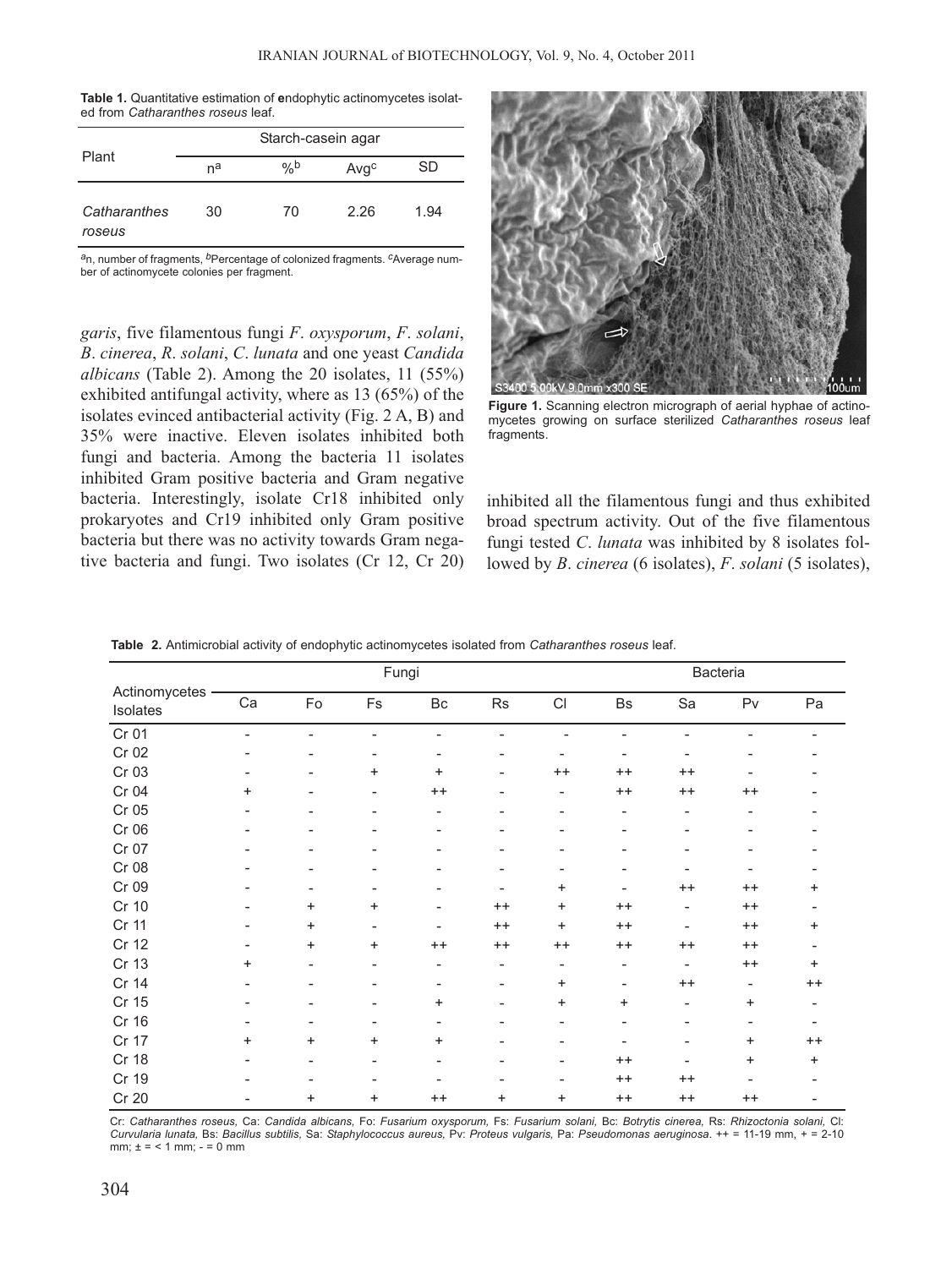

**Figure 2.** Antimicrobial activity of the isolates (refer table 2.) A: Antibacterial 1. *Bacillus subtilis* 2. *Staphylococcus aureus* 3. *Proteus vulgaris* B: Antifungal 4. *Rhizoctonia solani* 5. *Curvularia lunata* 6. *Botrytis cinerea*.

*F*. *oxysporum* (5 isolates) and *R*. *solani* (4 isolates). Only three isolates inhibited *Candida albicans*. Interestingly more number of isolates (10) inhibited *Proteus vulgaris-*a Gram negative bacterium, followed by *B*. *subtilis* (9 isolates), *S*. *aureus* (7 isolates), *P*. *aeruginosa* (6 isolates). Antibacterial screening indicated that six isolates inhibited a maximum of three test bacteria and seven isolates inhibited growth of two test organisms each. Seven isolates (35%) were inactive for bacteria. Correlating with present results, 53 endophytic actinomycete isolates were obtained from leaves and roots of maize (*Zea mays* L.) 43.4% showed antimicrobial activity (Araujo *et al*., 2000). Thirty isolates of endophytic actinomycetes from four medicinal plants indicated microbial inhibition against *Gardnerella vaginitis* and *Shigella boydii* and 27 isolates exhibited cytotoxic effect against *Artemia salina* (El-Shatoury *et al*., 2006). A few recent studies have highlighted the bioactive importance of endophytic actinomycetes, including bio-control of fungal plant pathogens (Taechowisan and Lumyong, 2003), production of plant growth regulators (Igarashi, 2004) and production of enzymes (Taechowisan *et al*., 2003; Stamford *et al*., 2002). *C*. *roseus* is well known producer of biologically active terpenoid indole alkaloids (TIAs) with over 130 compounds isolated and identified (Samuelsson, 1999; Verpoorte *et al*., 1997). Vinblastine and vincristine obtained from this plant are known anticancer drugs used in the treatment of acute leukemia and Hodgkin's disease (Noble, 1990). Actinomycetes of medicinal plants such as *Catharanthes roseus* have tremendous scope for the screening of novel bioactive compounds. Based on the screening results Cr-12 and Cr-20 which showed relatively remarkable intense activity against the test organisms, were selected for further studies. Among the selected isolates Cr12 had high level of sequence similarity to *Streptomyces cavourensis* subsp. *cavourensis* AB184264.1 (100% identity) by 16S rDNA sequence. Further study is in progress to identify the bioactive compounds of the selected isolates.

### **Acknowledgments**

Authors thank Pondicherry Federal University for the infrastructural facilities. One of the authors acknowledges University Grants Commission for the funds in carrying out this work.